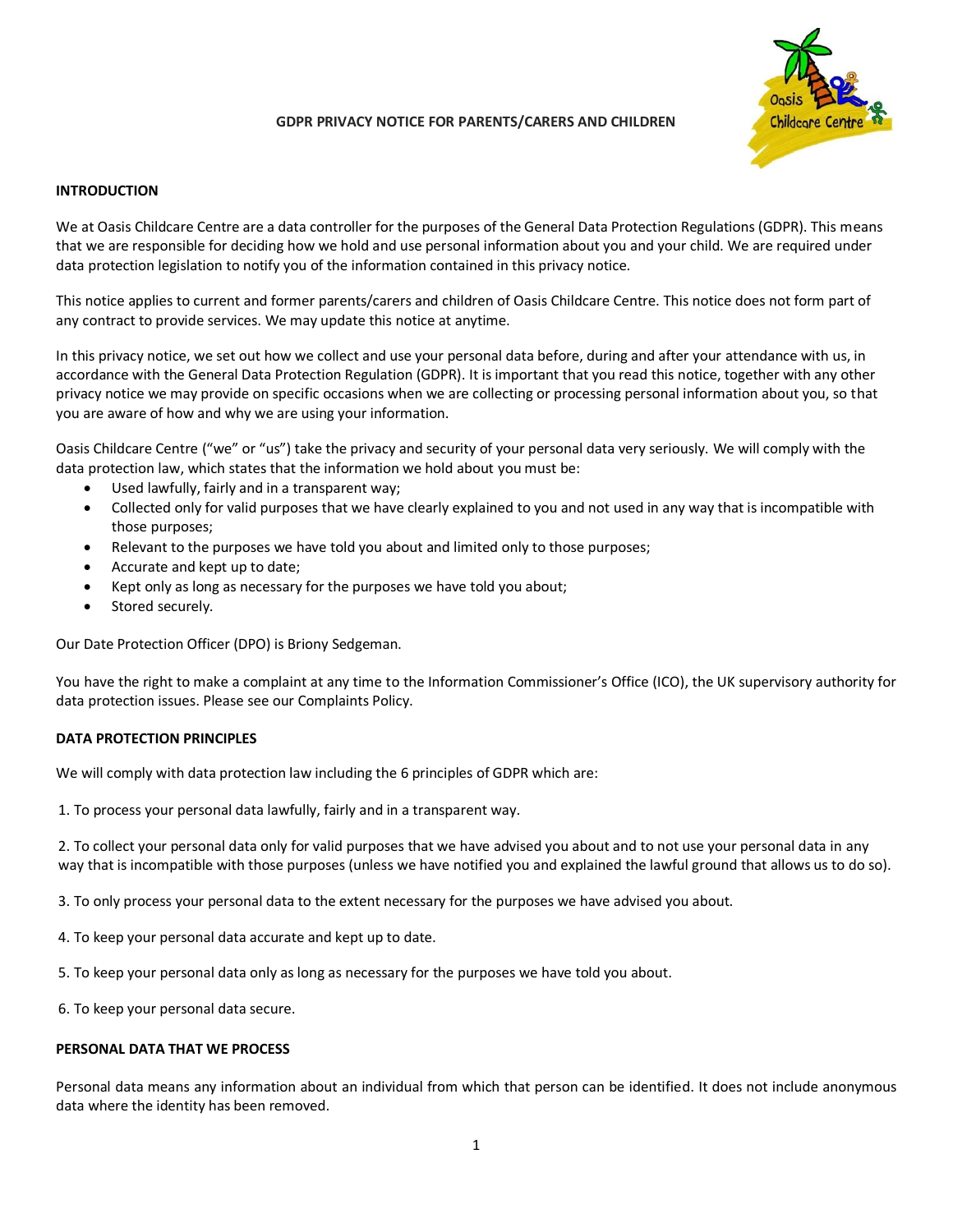There are "special categories" of more sensitive personal data, which require a higher level of protection such as your ethnicity and whether you are a member of a trade union.

Please refer to the Data Retention Checklist included in our Data Protection Policy for details about how long we will hold your information.

We will collect, store, and use the following categories of personal data about you:

- Personal contact details such as name, title, addresses, telephone numbers and personal email addresses.
- Date of birth.
- Gender.
- Next of kin and emergency contact information.
- National Insurance number.
- CCTV footage.

We will collect, store, and use the following categories of personal data about your child:

- Personal contact details such as name, title, addresses, telephone numbers and personal email addresses.
- Date of birth.
- Birth certificate or passport reference number.
- Gender.
- Name of parents/carers with parental responsibility.
- Name of parent/carer your child resides with.
- Next of kin and emergency contact information.
- Name and contact details of your child's GP.
- Name and contact details of your child's Health Visitor.
- Name of any other health professionals involved with your child's care.
- Start date.
- Absence/attendance information (such as number of absences and reasons)
- CCTV footage.
- Photographs.
- Learning, development and assessment information (including special educational needs and behaviour information).

We may also collect, store and use the following "special categories" of more sensitive personal information:

- Information about race or ethnicity and religious beliefs.
- Information about your child's health, including any medical condition, allergies health and sickness records.

### **HOW WE COLLECT YOUR PERSONAL DATA**

We collect personal data about you and your child directly from you through the induction process. With your consent, we may sometimes collect additional information from third parties including former nursery settings or other professionals (such as health visitors).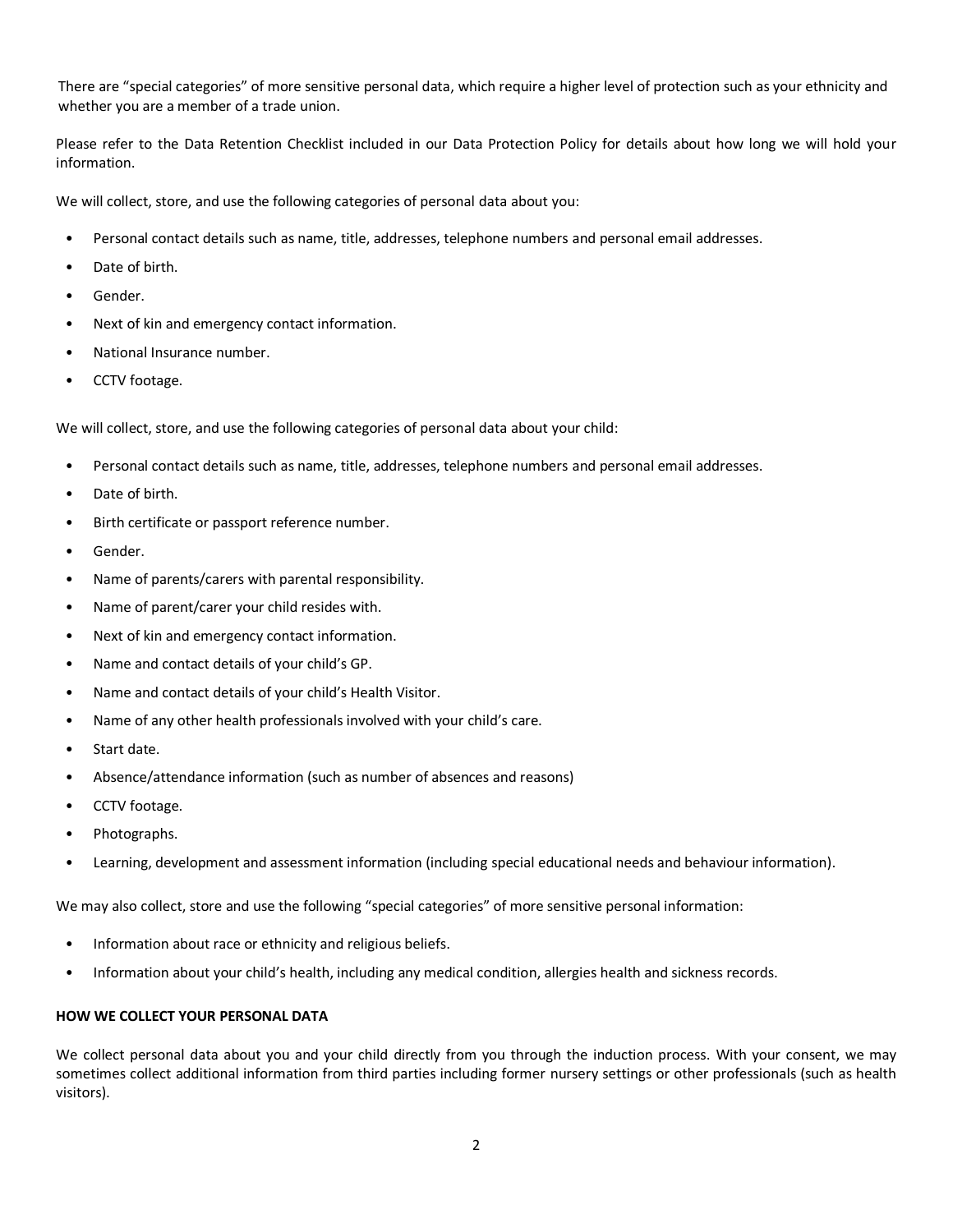When you start at Oasis Childcare Centre, you will directly provide us with certain personal data, which is included on the registration form. We may collect further personal data about you in the course of your time with us. Whilst the majority of information you provide to use is mandatory, some of it is provided on a voluntary basis. In order to comply with the GDPR, we will inform you whether you are required to provide certain information to us or if you have a choice in this.

# **THE LAWFUL BASIS ON WHICH WE USE THIS INFORMATION**

We collect and use children's information for the purposes of data collection under the Education Act 1996. Furthermore, we collect and use information:

- To perform the contract we have entered into with parents/carers and children, relating to the provision of education;
- To deliver education in accordance with public interest;
- Where we need to comply with a legal obligation;
- Where it is necessary for our legitimate interests (or those of a third party) and the child's interests and their fundamental rights do not override those interests.

We may also use children's information in the following situations, which are likely to be rare:

Where we need to protect their interests (or someone else's interests).

# **TRANSFERS TO THIRD PARTIES**

With your consent, we may have to share yours and/or your child's personal data with third parties, including third-party service providers, where it is necessary to administer the working relationship with you or where we have another legitimate interest in doing so. We share this information with the following third parties\*:

- The Local Authority to process funding for individual children
- MyConcern safeguarding software to record any safeguarding incidents and/or concerns about your child
- Quickbooks to process invoices for childcare costs
- Schools and/or nursery setting's that your child attends after leaving Oasis Childcare Centre. (We will always seek permission before sharing information with another setting).
- Other professionals who support your family/child (including speech and language therapists, physiotherapist, Educational Psychologists). (We will always seek written permission before marking a referral to other professionals).

*\*Please note that this is a working document and will be regularly updated. For updated list of third parties we work with, please see the Privacy Statement for Parents/Carers on our website.*

With your consent, we may share your personal information with other third parties, for example in the context of the possible sale or restructuring of the business. We may also need to share your personal information with a regulator or to otherwise comply with the law.

We require third parties to respect the security of your data and to treat it in accordance with the law. They must act only in accordance with our instructions and they agree to keep your personal data confidential and secure.

# **All parents/carers, staff, committee, students, volunteers and other relevant professionals/contractors should note that in the event of a safeguarding concern being raised, information about children, families and/or professionals may be shared with the relevant agencies without prior consent.**

# **TRANSFERS OUTSIDE OF THE EEA**

We may be required to transfer your personal information outside the EEA. If we do, you can expect a similar degree of protection in respect of your personal information.

Where we transfer your personal data to countries where there is no adequacy decision by the European Commission in respect of that country, we will put in place certain measures to ensure that your personal data does receive an adequate level of protection, such as contractual clauses that have been approved by the European Commission.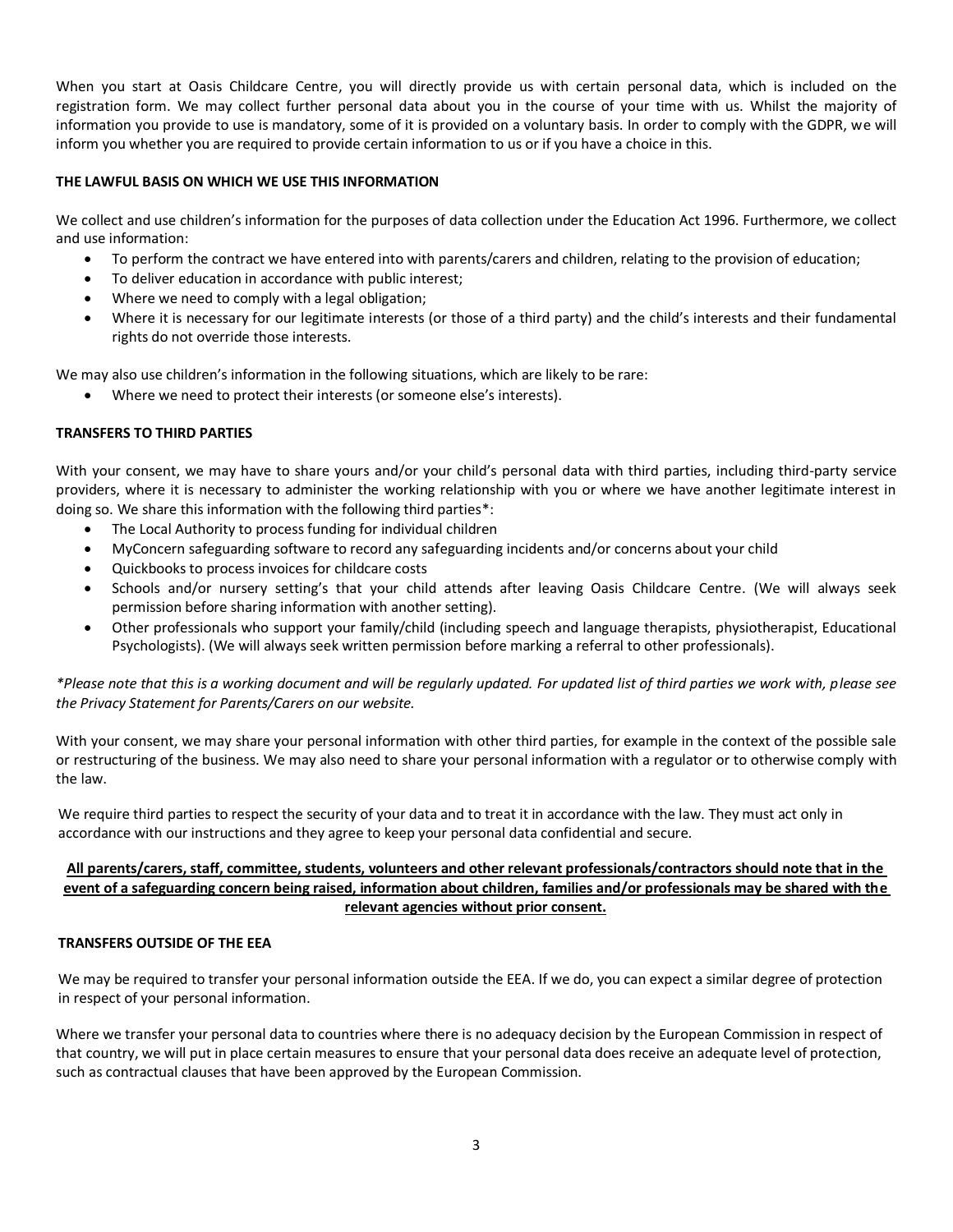### **DATA SECURITY**

We have put in place appropriate security measures to prevent your personal information from being accidentally lost, used or accessed in an unauthorised way, altered or disclosed.

We have put in place procedures to deal with any suspected data security breach and will notify you and any applicable regulator of a suspected breach where we are legally required to do so. Please see our Data Protection Policy (including Data Breach Procedure and Data Retention Checklist).

## **DATA RETENTION**

We will only retain your personal information for as long as necessary to fulfil the purposes we collected it for, including for the purposes of satisfying any legal, accounting, or reporting requirements. Please see our Data Protection Policy (including Data Breach Procedure and Data Retention Checklist) for details of retention periods for different aspects of your personal information.

To determine the appropriate retention period for personal data, we consider the amount, nature, and sensitivity of the personal data, the potential risk of harm from unauthorised use or disclosure of your personal data, the purposes for which we process your personal data and whether we can achieve those purposes through other means, and the applicable legal requirements.

In some circumstances, we may anonymise personal information so that it can no longer be associated with you or your child, in which case we may use such information without further notice to you.

Once you are no longer a customer of the company we will retain and securely destroy your personal information in accordance with applicable laws and regulations. Please see our Data Protection Policy (including Data Breach Procedure and Data Retention Checklist) for details.

### **RIGHTS OF ACCESS, CORRECTION, ERASURE, AND RESTRICTION**

It is important that the personal data we hold about you and your child is accurate and up to date. Please keep us informed if your personal information changes.

Under certain circumstances, by law you have the right to:

- **Request access** to your personal information (commonly known as a "data subject access request"). This enables you to receive a copy of the personal information we hold about you and your child, and to check that we are lawfully processing it.
- **Request correction** of the personal information that we hold about you and your child. This enables you to have any incomplete or inaccurate information we hold about you or your child corrected.
- **Request erasure** of your or your child's personal information. This enables you to ask us to delete or remove personal information where there is no good reason for us continuing to process it. You also have the right to ask us to delete or remove your or your child's personal information where you have exercised your right to object to processing (see below).
- **Object to processing** of your or your child's personal information where we are relying on a legitimate interest (or those of a third party) and there is something about your particular situation which makes you want to object to processing on this ground. You also have the right to object where we are processing your or your child's personal information for direct marketing purposes.
- **Request the restriction of processing** of your or your child's personal information. This enables you to ask us to suspend the processing of personal information about you or your child, for example if you want us to establish its accuracy or the reason for processing it.
- **Request the transfer** of your or your child's personal information to another party.

If you want to review, verify, correct or request erasure of your or your child's personal information, object to the processing of your personal data, or request that we transfer a copy of your personal information to another party, please contact the Centre Manager in writing.